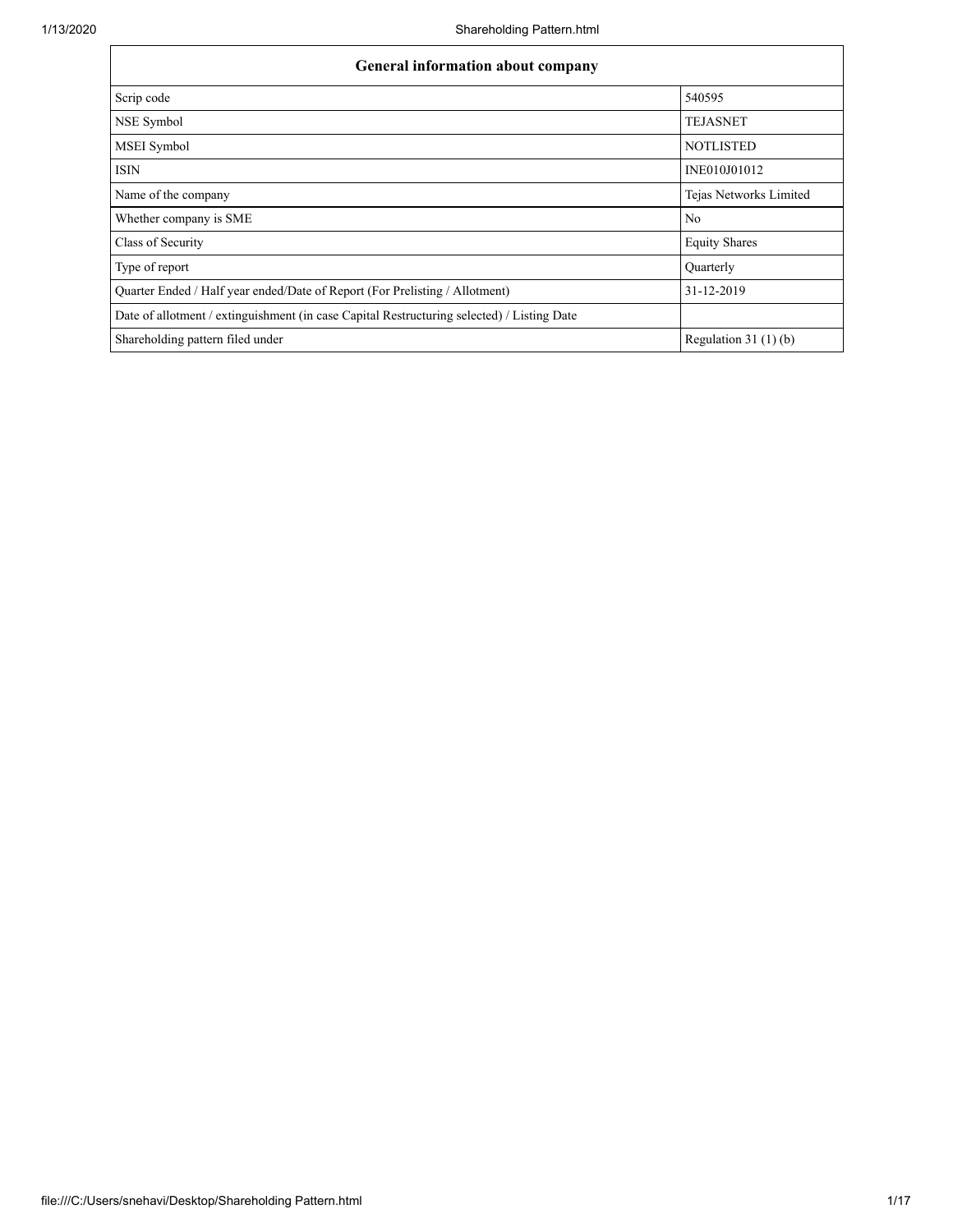|                         | <b>Declaration</b>                                                                        |                |                                |                       |                             |  |  |  |  |
|-------------------------|-------------------------------------------------------------------------------------------|----------------|--------------------------------|-----------------------|-----------------------------|--|--|--|--|
| Sr.<br>No.              | Particular                                                                                | Yes/No         | Promoter and<br>Promoter Group | Public<br>shareholder | Non Promoter-<br>Non Public |  |  |  |  |
| $\vert$ 1               | Whether the Listed Entity has issued any partly paid up shares?                           | No             | No                             | N <sub>o</sub>        | No                          |  |  |  |  |
| $\overline{2}$          | Whether the Listed Entity has issued any Convertible Securities<br>9                      | No             | No                             | No                    | No                          |  |  |  |  |
| $\overline{\mathbf{3}}$ | Whether the Listed Entity has issued any Warrants?                                        | No             | No                             | No                    | N <sub>o</sub>              |  |  |  |  |
| $\overline{4}$          | Whether the Listed Entity has any shares against which<br>depository receipts are issued? | N <sub>0</sub> | No                             | No                    | N <sub>0</sub>              |  |  |  |  |
| $\overline{5}$          | Whether the Listed Entity has any shares in locked-in?                                    | No             | No                             | No                    | N <sub>o</sub>              |  |  |  |  |
| 6                       | Whether any shares held by promoters are pledge or otherwise<br>encumbered?               | N <sub>0</sub> | N <sub>0</sub>                 |                       |                             |  |  |  |  |
| $7\overline{ }$         | Whether company has equity shares with differential voting<br>rights?                     | N <sub>0</sub> | N <sub>0</sub>                 | No                    | N <sub>o</sub>              |  |  |  |  |
| 8                       | Whether the listed entity has any significant beneficial owner?                           | No             |                                |                       |                             |  |  |  |  |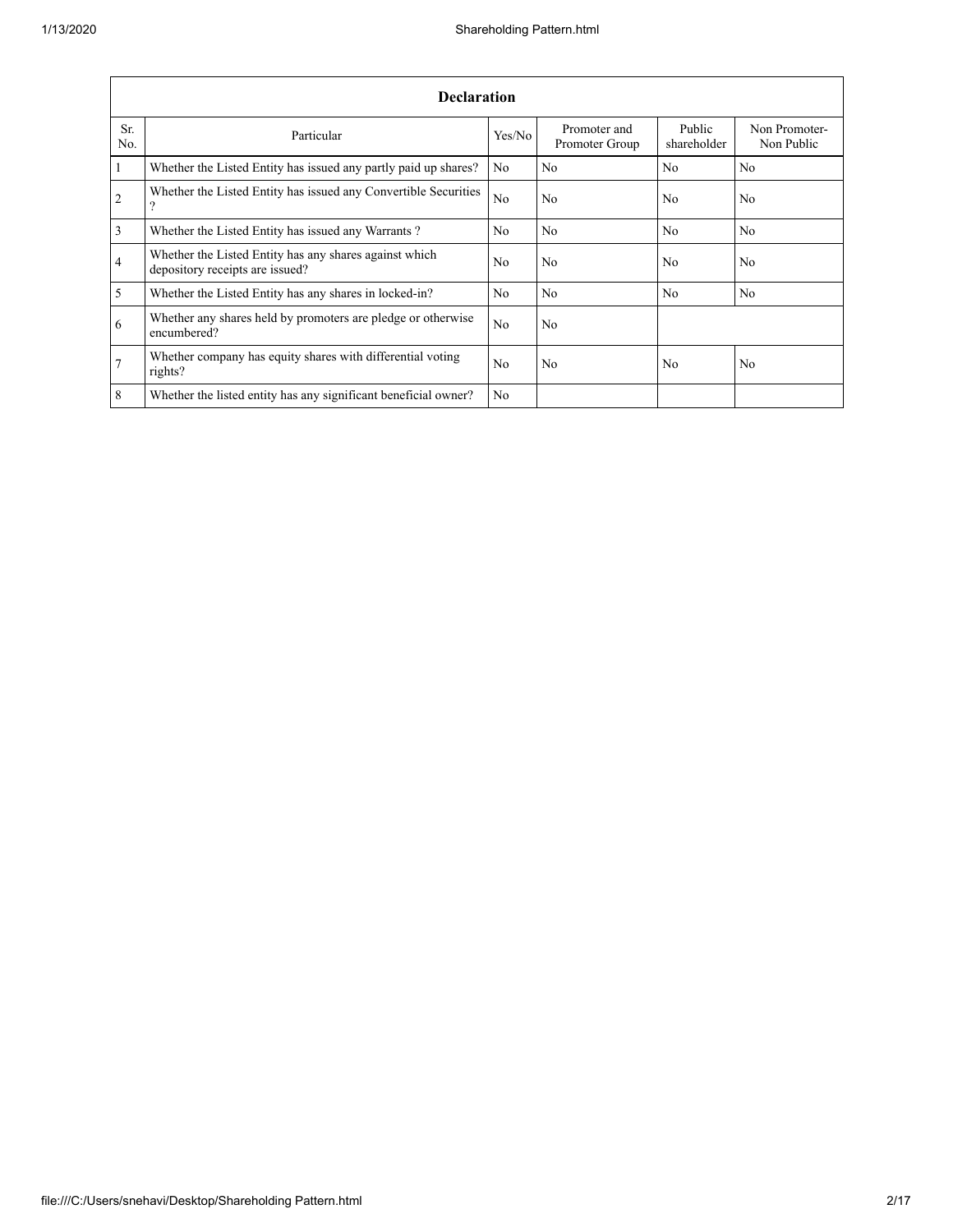|                 | Category                                                                                                          | Nos. Of                              | No. of<br>fully paid | No. Of<br>Partly<br>paid-up | No. Of<br>shares         | Total nos.<br>shares | Shareholding as a<br>% of total no. of | Number of Voting Rights held in each<br>class of securities (IX) |  |          |            |
|-----------------|-------------------------------------------------------------------------------------------------------------------|--------------------------------------|----------------------|-----------------------------|--------------------------|----------------------|----------------------------------------|------------------------------------------------------------------|--|----------|------------|
| Category<br>(I) | of<br>shareholder                                                                                                 | shareholders                         | up equity            | equity                      | underlying<br>Depository | held (VII)           | shares (calculated<br>as per SCRR,     | No of Voting (XIV) Rights                                        |  |          | Total as a |
|                 | $= (IV) +$<br>(III)<br>shares<br>shares<br>Receipts<br>(II)<br>held (IV)<br>held<br>$(V)$ + $(VI)$<br>(VI)<br>(V) | 1957) (VIII) As a<br>% of $(A+B+C2)$ | Class eg:<br>X       | Class<br>eg:y               | Total                    | $%$ of<br>$(A+B+C)$  |                                        |                                                                  |  |          |            |
| (A)             | Promoter<br>&<br>Promoter<br>Group                                                                                |                                      |                      |                             |                          |                      |                                        |                                                                  |  |          |            |
| (B)             | Public                                                                                                            | 25191                                | 92147307             |                             |                          | 92147307             | 100                                    | 92147307                                                         |  | 92147307 | 100        |
| (C)             | Non<br>Promoter-<br>Non Public                                                                                    |                                      |                      |                             |                          |                      |                                        |                                                                  |  |          |            |
| (C1)            | <b>Shares</b><br>underlying<br>DRs                                                                                |                                      |                      |                             |                          |                      |                                        |                                                                  |  |          |            |
| (C2)            | Shares held<br>by<br>Employee<br>Trusts                                                                           |                                      |                      |                             |                          |                      |                                        |                                                                  |  |          |            |
|                 | Total                                                                                                             | 25191                                | 92147307             |                             |                          | 92147307             | 100                                    | 92147307                                                         |  | 92147307 | 100        |

## **Table I - Summary Statement holding of specified securities**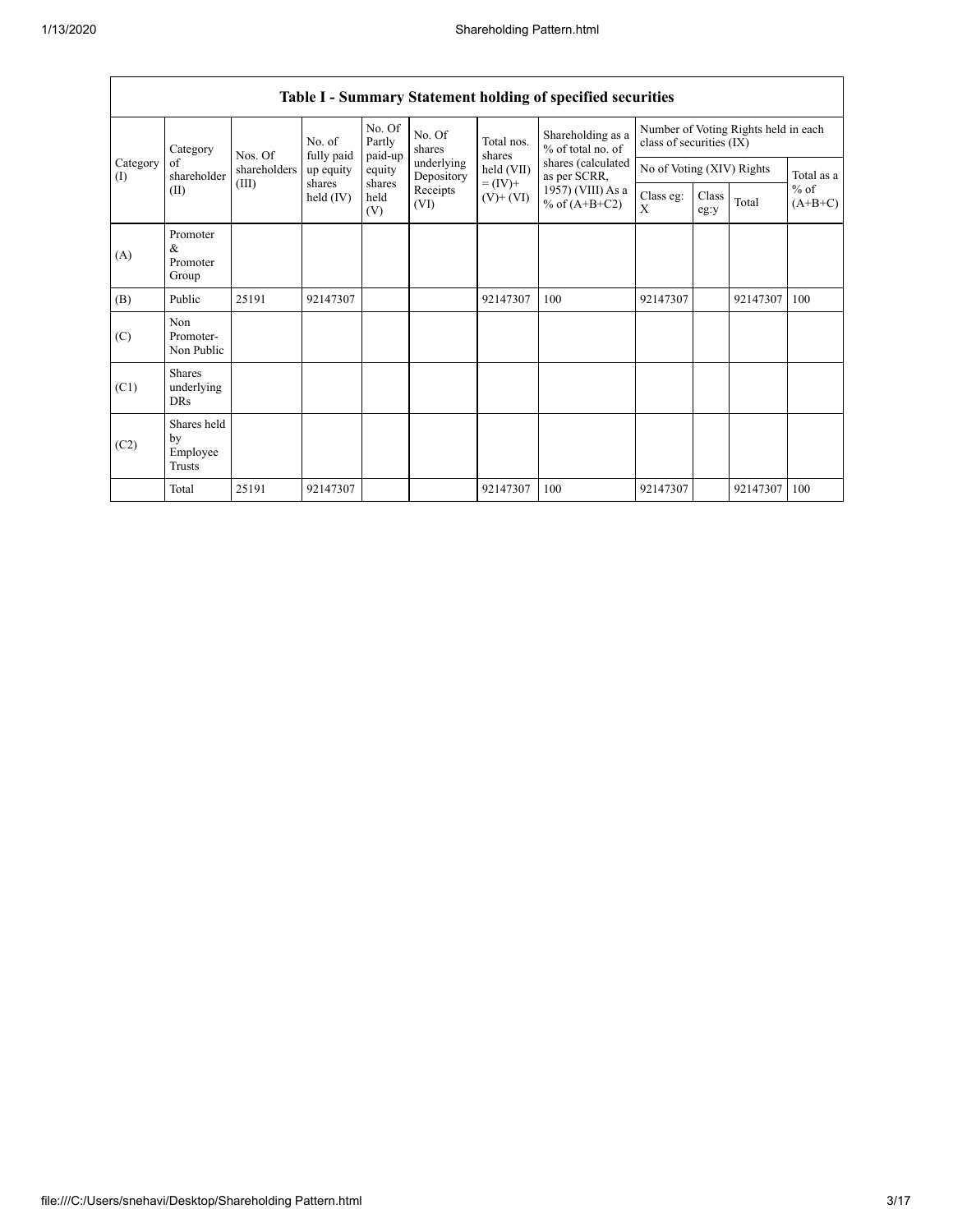|          | Table I - Summary Statement holding of specified securities                                                                                                                                                                                                                                                                                                                                  |                                                                                                                             |            |                                                  |            |                                                         |                                |                                                                        |  |                                       |
|----------|----------------------------------------------------------------------------------------------------------------------------------------------------------------------------------------------------------------------------------------------------------------------------------------------------------------------------------------------------------------------------------------------|-----------------------------------------------------------------------------------------------------------------------------|------------|--------------------------------------------------|------------|---------------------------------------------------------|--------------------------------|------------------------------------------------------------------------|--|---------------------------------------|
| Category | No. Of Shares<br>No. Of<br>assuming full<br>Underlying<br>No. of<br><b>Shares</b><br>conversion of<br><b>Shares</b><br>Outstanding<br>Category<br>Underlying<br>convertible<br>Underlying<br>$\alpha$ f<br>Outstanding<br>shareholder<br>securities and<br>Outstanding<br>convertible<br>Warrants<br>No. Of<br>(II)<br>securities<br>$(X_i)$<br>Warrants (Xi)<br>(X)<br>of $(A+B+C2)$<br>(a) | Shareholding, as a %<br>convertible securities (<br>as a percentage of<br>diluted share capital)<br>$(XI)=(VII)+(X) As a %$ |            |                                                  |            | Number of<br>Locked in<br>shares (XII)                  |                                | Number of<br>Shares<br>pledged or<br>otherwise<br>encumbered<br>(XIII) |  | Number of<br>equity shares<br>held in |
| (1)      |                                                                                                                                                                                                                                                                                                                                                                                              |                                                                                                                             | No.<br>(a) | As a<br>$%$ of<br>total<br>Shares<br>held<br>(b) | No.<br>(a) | As a<br>$%$ of<br>total<br><b>Shares</b><br>held<br>(b) | dematerialized<br>form $(XIV)$ |                                                                        |  |                                       |
| (A)      | Promoter<br>&<br>Promoter<br>Group                                                                                                                                                                                                                                                                                                                                                           |                                                                                                                             |            |                                                  |            |                                                         |                                |                                                                        |  |                                       |
| (B)      | Public                                                                                                                                                                                                                                                                                                                                                                                       |                                                                                                                             |            |                                                  | 100        |                                                         |                                |                                                                        |  | 91643074                              |
| (C)      | Non<br>Promoter-<br>Non Public                                                                                                                                                                                                                                                                                                                                                               |                                                                                                                             |            |                                                  |            |                                                         |                                |                                                                        |  |                                       |
| (C1)     | <b>Shares</b><br>underlying<br><b>DRs</b>                                                                                                                                                                                                                                                                                                                                                    |                                                                                                                             |            |                                                  |            |                                                         |                                |                                                                        |  |                                       |
| (C2)     | Shares held<br>by<br>Employee<br>Trusts                                                                                                                                                                                                                                                                                                                                                      |                                                                                                                             |            |                                                  |            |                                                         |                                |                                                                        |  |                                       |
|          | Total                                                                                                                                                                                                                                                                                                                                                                                        |                                                                                                                             |            |                                                  | 100        |                                                         |                                |                                                                        |  | 91643074                              |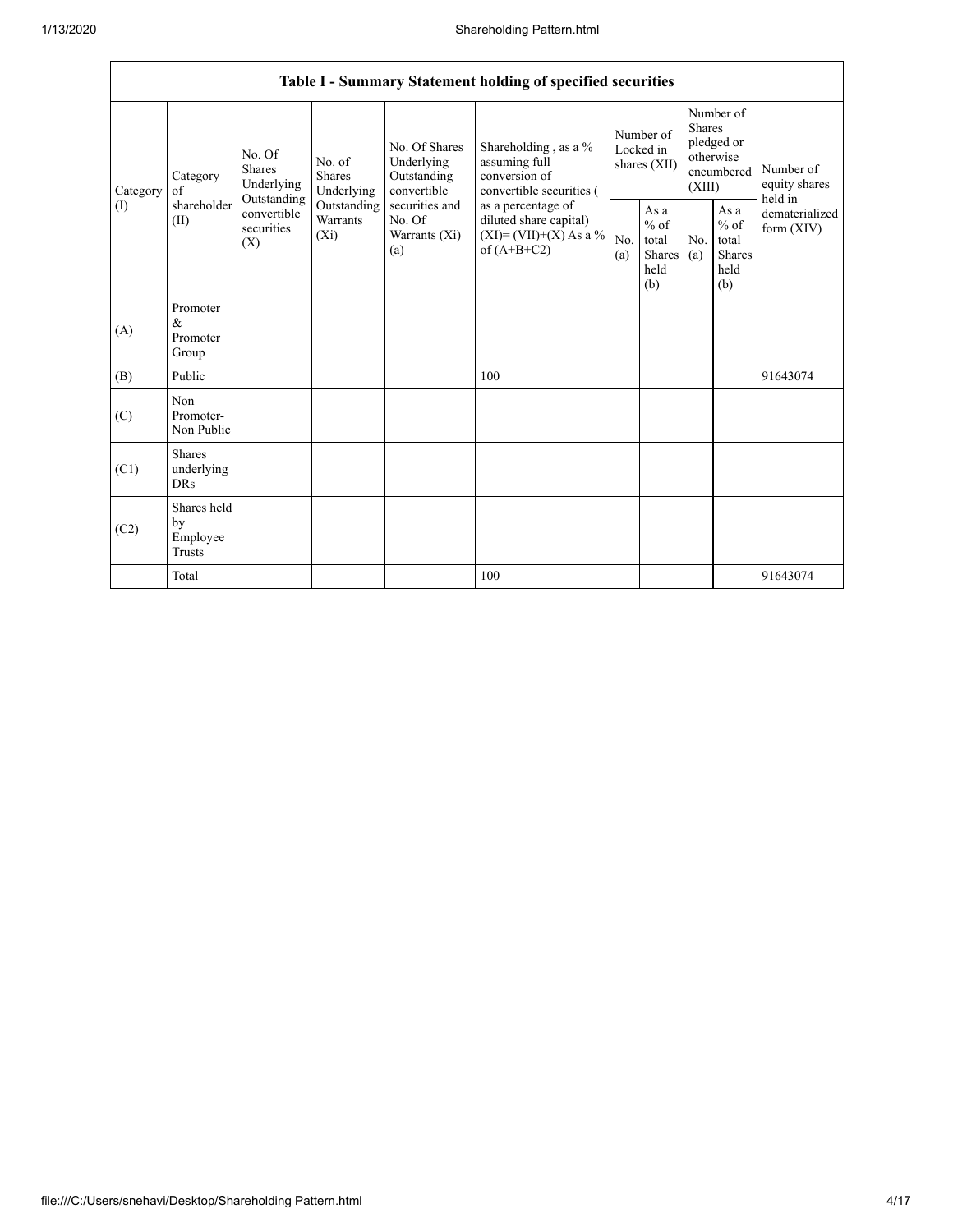|                                                                      |                                                                                                                        |                         |                                   |                                 |                                    |                             | Table II - Statement showing shareholding pattern of the Promoter and Promoter Group          |                           |               |                                      |                                 |
|----------------------------------------------------------------------|------------------------------------------------------------------------------------------------------------------------|-------------------------|-----------------------------------|---------------------------------|------------------------------------|-----------------------------|-----------------------------------------------------------------------------------------------|---------------------------|---------------|--------------------------------------|---------------------------------|
|                                                                      |                                                                                                                        |                         |                                   | No.<br>Of                       | No. Of                             | Total nos.                  | Shareholding<br>as a % of total                                                               | class of securities (IX)  |               | Number of Voting Rights held in each |                                 |
| Sr.                                                                  | Category &<br>Name of the<br>Shareholders                                                                              | Nos. Of<br>shareholders | No. of<br>fully paid<br>up equity | Partly<br>paid-<br>up           | shares<br>underlying<br>Depository | shares<br>held<br>$(VII) =$ | no. of shares<br>(calculated as<br>per SCRR,                                                  | No of Voting (XIV) Rights |               |                                      | Total<br>as a %                 |
|                                                                      | (I)                                                                                                                    | (III)                   | shares<br>held (IV)               | equity<br>shares<br>held<br>(V) | Receipts<br>(VI)                   | $(IV)+$<br>$(V)$ + $(VI)$   | 1957) (VIII)<br>As a % of<br>$(A+B+C2)$                                                       | Class eg:<br>Χ            | Class<br>eg:y | Total                                | of<br>Total<br>Voting<br>rights |
| A                                                                    | Table II - Statement showing shareholding pattern of the Promoter and Promoter Group                                   |                         |                                   |                                 |                                    |                             |                                                                                               |                           |               |                                      |                                 |
| (1)                                                                  | Indian                                                                                                                 |                         |                                   |                                 |                                    |                             |                                                                                               |                           |               |                                      |                                 |
| (2)                                                                  | Foreign                                                                                                                |                         |                                   |                                 |                                    |                             |                                                                                               |                           |               |                                      |                                 |
| B                                                                    | Table III - Statement showing shareholding pattern of the Public shareholder                                           |                         |                                   |                                 |                                    |                             |                                                                                               |                           |               |                                      |                                 |
| (1)                                                                  | Institutions                                                                                                           |                         |                                   |                                 |                                    |                             |                                                                                               |                           |               |                                      |                                 |
| (a)                                                                  | Mutual Funds                                                                                                           | 6                       | 15412889                          |                                 |                                    | 15412889                    | 16.73                                                                                         | 15412889                  |               | 15412889                             | 16.73                           |
| (c)                                                                  | Alternate<br>Investment<br>Funds                                                                                       | 4                       | 415491                            |                                 |                                    | 415491                      | 0.45                                                                                          | 415491                    |               | 415491                               | 0.45                            |
| (e)                                                                  | Foreign<br>Portfolio<br>Investors                                                                                      | 39                      | 20198064                          |                                 |                                    | 20198064                    | 21.92                                                                                         | 20198064                  |               | 20198064                             | 21.92                           |
| (f)                                                                  | Financial<br>Institutions/<br><b>Banks</b>                                                                             | 2                       | 23830                             |                                 |                                    | 23830                       | 0.03                                                                                          | 23830                     |               | 23830                                | 0.03                            |
| Sub-Total<br>(B)(1)                                                  |                                                                                                                        | 51                      | 36050274                          |                                 |                                    | 36050274                    | 39.12                                                                                         | 36050274                  |               | 36050274                             | 39.12                           |
| (3)                                                                  | Non-institutions                                                                                                       |                         |                                   |                                 |                                    |                             |                                                                                               |                           |               |                                      |                                 |
| (a(i))                                                               | Individuals -<br>i.Individual<br>shareholders<br>holding<br>nominal share<br>capital up to<br>Rs. 2 lakhs.             | 23370                   | 5265820                           |                                 |                                    | 5265820                     | 5.71                                                                                          | 5265820                   |               | 5265820                              | 5.71                            |
| (a(ii))                                                              | Individuals -<br>ii. Individual<br>shareholders<br>holding<br>nominal share<br>capital in<br>excess of Rs.<br>2 lakhs. | 42                      | 2997191                           |                                 |                                    | 2997191                     | 3.25                                                                                          | 2997191                   |               | 2997191                              | 3.25                            |
| (e)                                                                  | Any Other<br>(specify)                                                                                                 | 1728                    | 47834022                          |                                 |                                    | 47834022                    | 51.91                                                                                         | 47834022                  |               | 47834022                             | 51.91                           |
| Sub-Total<br>(B)(3)                                                  |                                                                                                                        | 25140                   | 56097033                          |                                 |                                    | 56097033                    | 60.88                                                                                         | 56097033                  |               | 56097033                             | 60.88                           |
| Total Public<br>Shareholding<br>$(B)=(B)(1)+$<br>$(B)(2)+(B)$<br>(3) |                                                                                                                        | 25191                   | 92147307                          |                                 |                                    | 92147307                    | 100                                                                                           | 92147307                  |               | 92147307                             | 100                             |
| $\mathbf C$                                                          |                                                                                                                        |                         |                                   |                                 |                                    |                             | Table IV - Statement showing shareholding pattern of the Non Promoter- Non Public shareholder |                           |               |                                      |                                 |
| Total (<br>$A+B+C2$ )                                                |                                                                                                                        | 25191                   | 92147307                          |                                 |                                    | 92147307                    | 100                                                                                           | 92147307                  |               | 92147307                             | 100                             |
| Total<br>$(A+B+C)$                                                   |                                                                                                                        | 25191                   | 92147307                          |                                 |                                    | 92147307                    | 100                                                                                           | 92147307                  |               | 92147307                             | 100                             |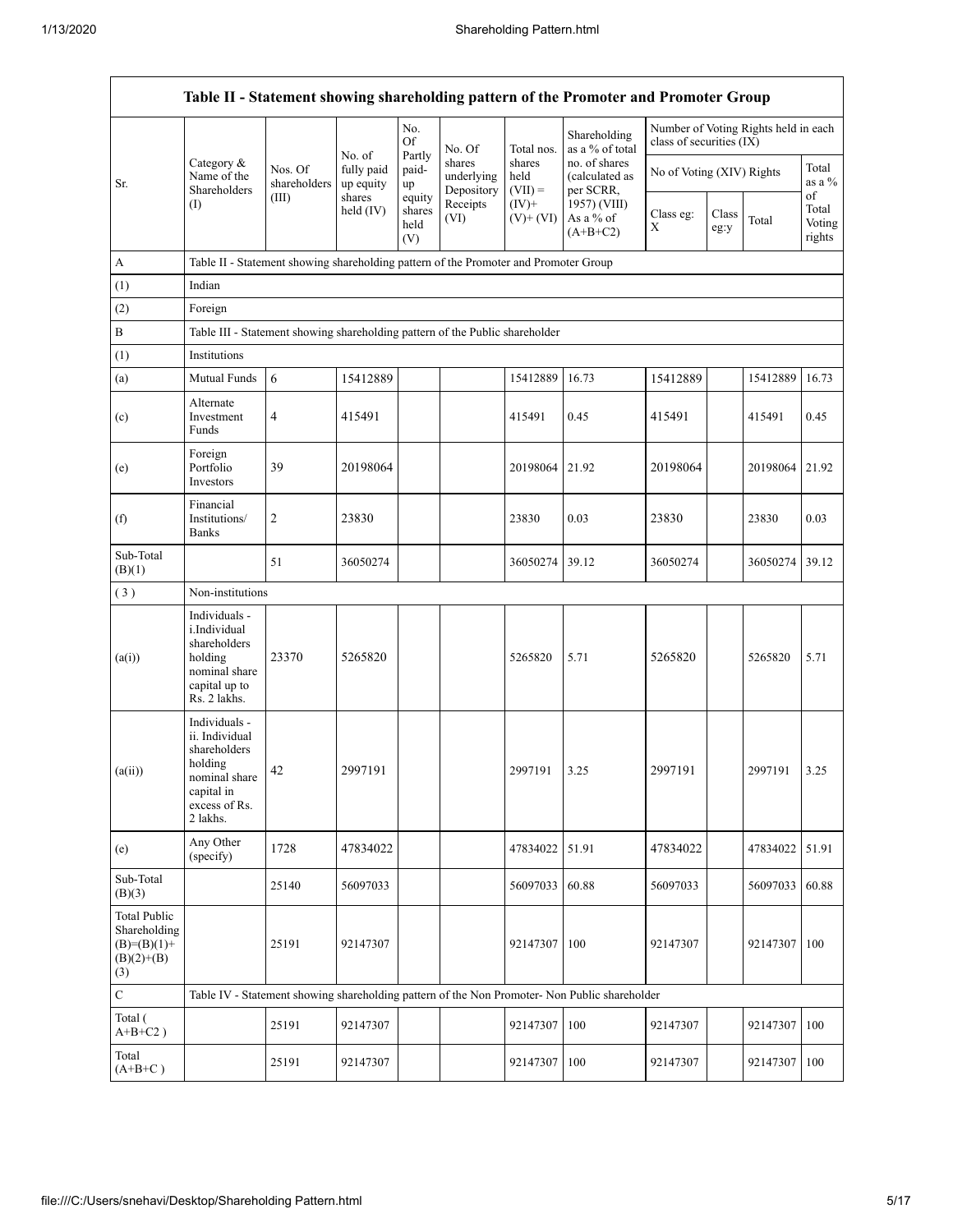Г

|                                                                             | Table II - Statement showing shareholding pattern of the Promoter and Promoter Group     |                                                                                                    |                                            |                                                                                                  |  |                                                         |            |                                                                               |                                       |  |
|-----------------------------------------------------------------------------|------------------------------------------------------------------------------------------|----------------------------------------------------------------------------------------------------|--------------------------------------------|--------------------------------------------------------------------------------------------------|--|---------------------------------------------------------|------------|-------------------------------------------------------------------------------|---------------------------------------|--|
| Sr.                                                                         | No. Of<br><b>Shares</b><br>Underlying<br>Outstanding<br>convertible<br>securities<br>(X) | No. of<br><b>Shares</b><br>Underlying                                                              | No. Of Shares<br>Underlying<br>Outstanding | Shareholding, as a %<br>assuming full conversion of<br>convertible securities (as a              |  | Number of<br>Locked in<br>shares (XII)                  |            | Number of<br><b>Shares</b><br>pledged or<br>otherwise<br>encumbered<br>(XIII) | Number of<br>equity shares<br>held in |  |
|                                                                             |                                                                                          | convertible<br>Outstanding<br>securities and No.<br>Warrants<br>Of Warrants (Xi)<br>$(X_i)$<br>(a) |                                            | percentage of diluted share<br>capital) $(XI) = (VII)+(X)$ As a<br>% of $(A+B+C2)$<br>No.<br>(a) |  | As a<br>$%$ of<br>total<br><b>Shares</b><br>held<br>(b) | No.<br>(a) | As a<br>$%$ of<br>total<br>Shares<br>held<br>(b)                              | dematerialized<br>form $(XIV)$        |  |
| A                                                                           |                                                                                          | Table II - Statement showing shareholding pattern of the Promoter and Promoter Group               |                                            |                                                                                                  |  |                                                         |            |                                                                               |                                       |  |
| (1)                                                                         | Indian                                                                                   |                                                                                                    |                                            |                                                                                                  |  |                                                         |            |                                                                               |                                       |  |
| (2)                                                                         | Foreign                                                                                  |                                                                                                    |                                            |                                                                                                  |  |                                                         |            |                                                                               |                                       |  |
| B                                                                           |                                                                                          | Table III - Statement showing shareholding pattern of the Public shareholder                       |                                            |                                                                                                  |  |                                                         |            |                                                                               |                                       |  |
| (1)                                                                         | Institutions                                                                             |                                                                                                    |                                            |                                                                                                  |  |                                                         |            |                                                                               |                                       |  |
| (a)                                                                         |                                                                                          |                                                                                                    |                                            | 16.73                                                                                            |  |                                                         |            |                                                                               | 15412889                              |  |
| (c)                                                                         |                                                                                          |                                                                                                    |                                            | 0.45                                                                                             |  |                                                         |            |                                                                               | 415491                                |  |
| (e)                                                                         |                                                                                          |                                                                                                    |                                            | 21.92                                                                                            |  |                                                         |            |                                                                               | 20198064                              |  |
| (f)                                                                         |                                                                                          |                                                                                                    |                                            | 0.03                                                                                             |  |                                                         |            |                                                                               | 23830                                 |  |
| Sub-Total<br>(B)(1)                                                         |                                                                                          |                                                                                                    |                                            | 39.12                                                                                            |  |                                                         |            |                                                                               | 36050274                              |  |
| (3)                                                                         | Non-institutions                                                                         |                                                                                                    |                                            |                                                                                                  |  |                                                         |            |                                                                               |                                       |  |
| (a(i))                                                                      |                                                                                          |                                                                                                    |                                            | 5.71                                                                                             |  |                                                         |            |                                                                               | 5053406                               |  |
| (a(ii))                                                                     |                                                                                          |                                                                                                    |                                            | 3.25                                                                                             |  |                                                         |            |                                                                               | 2960441                               |  |
| (e)                                                                         |                                                                                          |                                                                                                    |                                            | 51.91                                                                                            |  |                                                         |            |                                                                               | 47578953                              |  |
| Sub-Total<br>(B)(3)                                                         |                                                                                          |                                                                                                    |                                            | 60.88                                                                                            |  |                                                         |            |                                                                               | 55592800                              |  |
| <b>Total Public</b><br>Shareholding<br>$(B)=(B)(1)+$<br>$(B)(2)+(B)$<br>(3) |                                                                                          |                                                                                                    |                                            | 100                                                                                              |  |                                                         |            |                                                                               | 91643074                              |  |
| С                                                                           |                                                                                          |                                                                                                    |                                            | Table IV - Statement showing shareholding pattern of the Non Promoter- Non Public shareholder    |  |                                                         |            |                                                                               |                                       |  |
| Total (<br>$A+B+C2$ )                                                       |                                                                                          |                                                                                                    |                                            | 100                                                                                              |  |                                                         |            |                                                                               | 91643074                              |  |
| Total<br>$(A+B+C)$                                                          |                                                                                          |                                                                                                    |                                            | 100                                                                                              |  |                                                         |            |                                                                               | 91643074                              |  |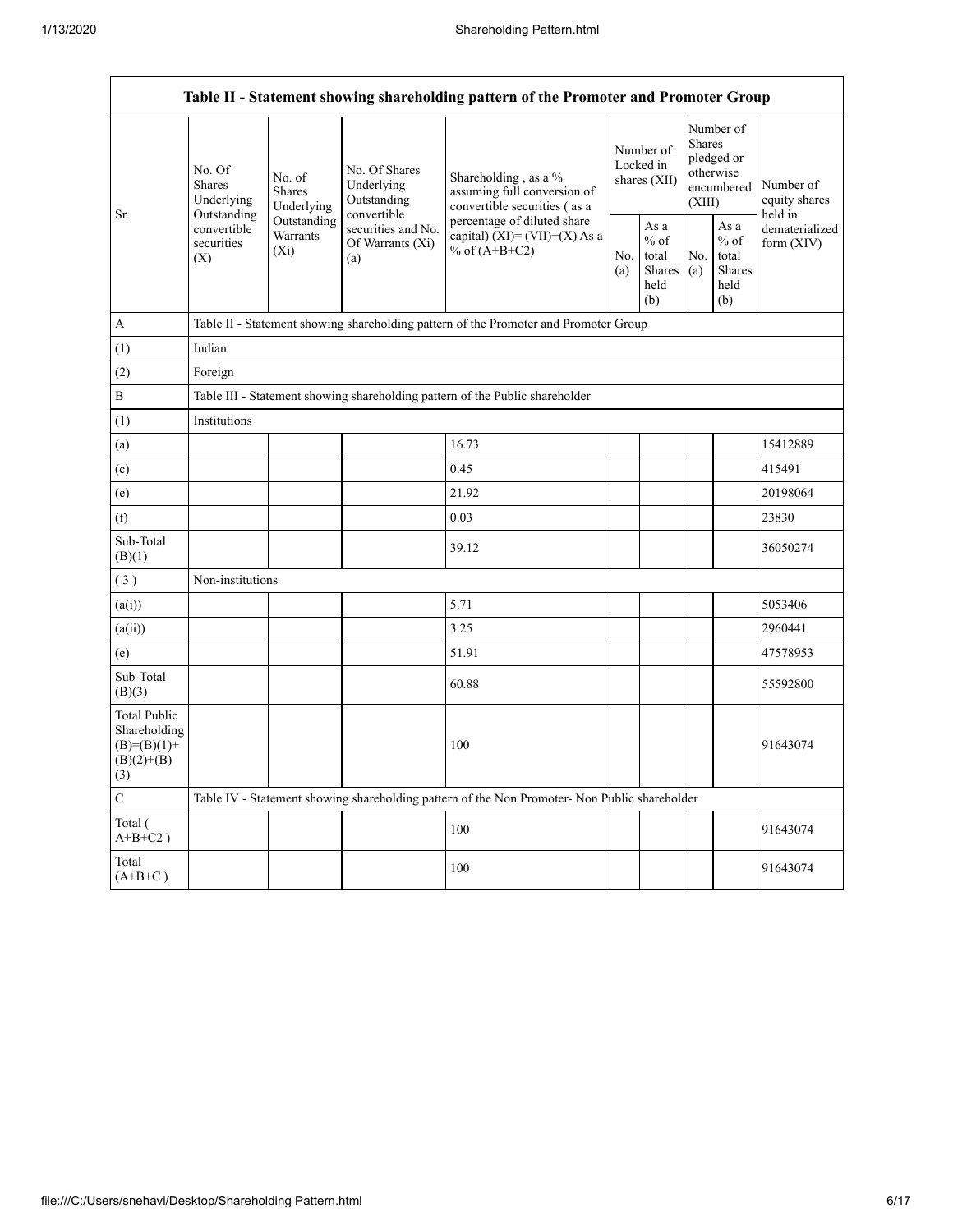| <b>Mutual Funds</b>                                                                                                                                                                  |                                                                       |                                                                     |                                                                                              |                                |                             |  |  |  |
|--------------------------------------------------------------------------------------------------------------------------------------------------------------------------------------|-----------------------------------------------------------------------|---------------------------------------------------------------------|----------------------------------------------------------------------------------------------|--------------------------------|-----------------------------|--|--|--|
| Searial No.                                                                                                                                                                          | 1                                                                     | $\overline{c}$                                                      | 3                                                                                            | $\overline{4}$                 |                             |  |  |  |
| Name of the<br>Shareholders (I)                                                                                                                                                      | Reliance Capital Trustee<br>Co Ltd-A/C Nippon India<br>Small Cap Fund | Hdfc Trustee Company<br>Ltd. A/C Hdfc Capital<br>Builder Value Fund | Aditya Birla Sun Life Trustee<br>Private Limited A/C Aditya Birla<br>Sun Life Small Cap Fund | Idfc<br>Infrastructure<br>Fund | Click<br>here to go<br>back |  |  |  |
| PAN (II)                                                                                                                                                                             | AAATR0090B                                                            | AAATH1809A                                                          | AAATB0102C                                                                                   | AAETS9556K                     | Total                       |  |  |  |
| No. of fully paid<br>up equity shares<br>$held$ (IV)                                                                                                                                 | 7140498                                                               | 4059263                                                             | 3068486                                                                                      | 1142467                        | 15410714                    |  |  |  |
| No. Of Partly paid-<br>up equity shares<br>held(V)                                                                                                                                   |                                                                       |                                                                     |                                                                                              |                                |                             |  |  |  |
| No. Of shares<br>underlying<br>Depository<br>Receipts (VI)                                                                                                                           |                                                                       |                                                                     |                                                                                              |                                |                             |  |  |  |
| Total nos. shares<br>held $(VII) = (IV) +$<br>$(V)$ + $(VI)$                                                                                                                         | 7140498                                                               | 4059263                                                             | 3068486                                                                                      | 1142467                        | 15410714                    |  |  |  |
| Shareholding as a<br>% of total no. of<br>shares (calculated<br>as per SCRR,<br>1957) (VIII) As a<br>% of $(A+B+C2)$                                                                 | 7.75                                                                  | 4.41                                                                | 3.33                                                                                         | 1.24                           | 16.72                       |  |  |  |
|                                                                                                                                                                                      | Number of Voting Rights held in each class of securities (IX)         |                                                                     |                                                                                              |                                |                             |  |  |  |
| Class eg: X                                                                                                                                                                          | 7140498                                                               | 4059263                                                             | 3068486                                                                                      | 1142467                        | 15410714                    |  |  |  |
| Class eg:y                                                                                                                                                                           |                                                                       |                                                                     |                                                                                              |                                |                             |  |  |  |
| Total                                                                                                                                                                                | 7140498                                                               | 4059263                                                             | 3068486                                                                                      | 1142467                        | 15410714                    |  |  |  |
| Total as a % of<br>Total Voting rights                                                                                                                                               | 7.75                                                                  | 4.41                                                                | 3.33                                                                                         | 1.24                           | 16.72                       |  |  |  |
| No. Of Shares<br>Underlying<br>Outstanding<br>convertible<br>securities (X)                                                                                                          |                                                                       |                                                                     |                                                                                              |                                |                             |  |  |  |
| No. of Shares<br>Underlying<br>Outstanding<br>Warrants $(X_i)$                                                                                                                       |                                                                       |                                                                     |                                                                                              |                                |                             |  |  |  |
| No. Of Shares<br>Underlying<br>Outstanding<br>convertible<br>securities and No.<br>Of Warrants (Xi)<br>(a)                                                                           |                                                                       |                                                                     |                                                                                              |                                |                             |  |  |  |
| Shareholding, as a<br>% assuming full<br>conversion of<br>convertible<br>securities (as a<br>percentage of<br>diluted share<br>capital) (XI)=<br>$(VII)+(X)$ As a %<br>of $(A+B+C2)$ | 7.75                                                                  | 4.41                                                                | 3.33                                                                                         | 1.24                           | 16.72                       |  |  |  |
| Number of Locked in shares (XII)                                                                                                                                                     |                                                                       |                                                                     |                                                                                              |                                |                             |  |  |  |
| No. (a)                                                                                                                                                                              |                                                                       |                                                                     |                                                                                              |                                |                             |  |  |  |
| As a % of total<br>Shares held (b)                                                                                                                                                   |                                                                       |                                                                     |                                                                                              |                                |                             |  |  |  |
| Number of equity<br>shares held in                                                                                                                                                   | 7140498                                                               | 4059263                                                             | 3068486                                                                                      | 1142467                        | 15410714                    |  |  |  |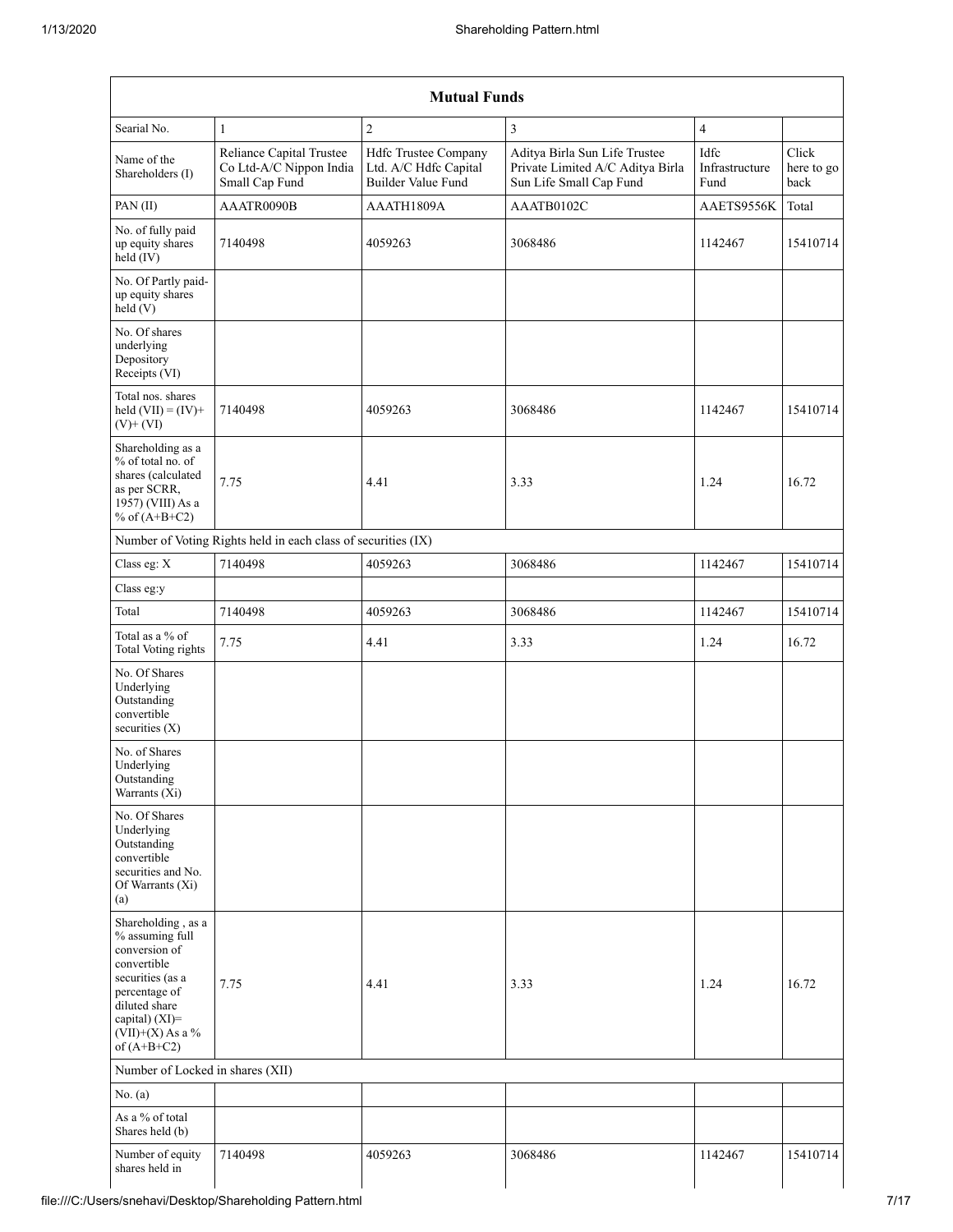| dematerialized<br>form $(XIV)$  |  |  |  |  |  |  |  |  |
|---------------------------------|--|--|--|--|--|--|--|--|
| Reason for not providing PAN    |  |  |  |  |  |  |  |  |
| Reason for not<br>providing PAN |  |  |  |  |  |  |  |  |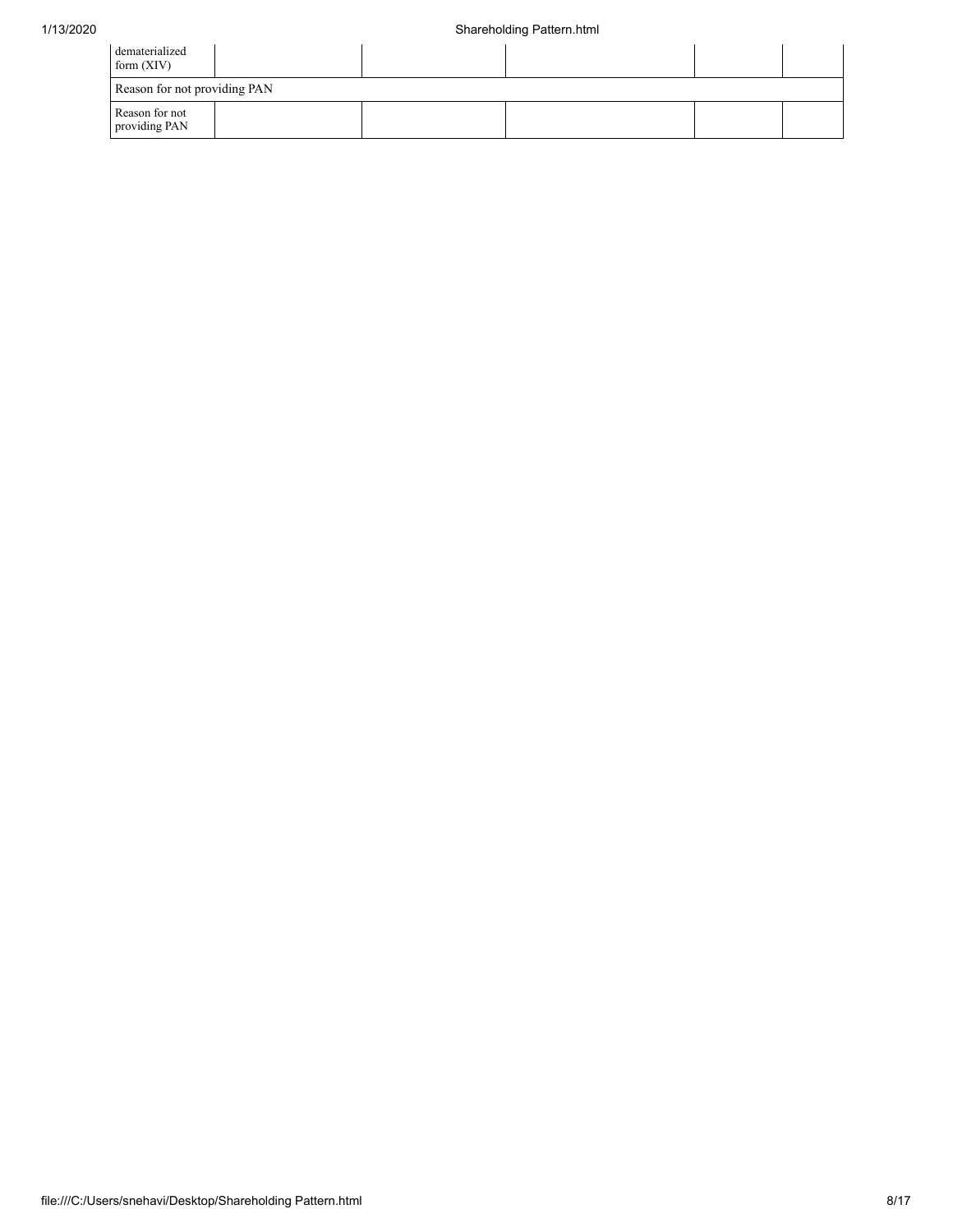| <b>Foreign Portfolio Investors</b>                                                                                                                                                   |                                             |                                                               |                                               |                                                         |                                                 |                             |  |  |  |
|--------------------------------------------------------------------------------------------------------------------------------------------------------------------------------------|---------------------------------------------|---------------------------------------------------------------|-----------------------------------------------|---------------------------------------------------------|-------------------------------------------------|-----------------------------|--|--|--|
| Searial No.                                                                                                                                                                          | $\mathbf{1}$                                | $\overline{c}$                                                | 3                                             | $\overline{4}$                                          | 5                                               |                             |  |  |  |
| Name of the<br>Shareholders (I)                                                                                                                                                      | East Bridge<br>Capital Master<br>Fund I Ltd | Consilium Extended<br>Opportunities Fund<br>L.P.              | East Bridge<br>Capital Master<br>Fund Limited | Kuwait Investment<br>Authority Fund<br>F <sub>238</sub> | Legato Capital<br>Management<br>Investments LLC | Click<br>here to go<br>back |  |  |  |
| PAN (II)                                                                                                                                                                             | AAECE8814F                                  | AANFC8569P                                                    | AACCE9888M                                    | AAATK3858Q                                              | AACCL9875D                                      | Total                       |  |  |  |
| No. of fully paid<br>up equity shares<br>$held$ $(V)$                                                                                                                                | 4793508                                     | 3686893                                                       | 3599997                                       | 1869956                                                 | 1275110                                         | 15225464                    |  |  |  |
| No. Of Partly paid-<br>up equity shares<br>held(V)                                                                                                                                   |                                             |                                                               |                                               |                                                         |                                                 |                             |  |  |  |
| No. Of shares<br>underlying<br>Depository<br>Receipts (VI)                                                                                                                           |                                             |                                                               |                                               |                                                         |                                                 |                             |  |  |  |
| Total nos. shares<br>held $(VII) = (IV) +$<br>$(V)$ + $(VI)$                                                                                                                         | 4793508                                     | 3686893                                                       | 3599997                                       | 1869956                                                 | 1275110                                         | 15225464                    |  |  |  |
| Shareholding as a<br>% of total no. of<br>shares (calculated<br>as per SCRR,<br>1957) (VIII) As a<br>% of $(A+B+C2)$                                                                 | 5.2                                         | $\overline{4}$                                                | 3.91                                          | 2.03                                                    | 1.38                                            | 16.52                       |  |  |  |
|                                                                                                                                                                                      |                                             | Number of Voting Rights held in each class of securities (IX) |                                               |                                                         |                                                 |                             |  |  |  |
| Class eg: X                                                                                                                                                                          | 4793508                                     | 3686893                                                       | 3599997                                       | 1869956                                                 | 1275110                                         | 15225464                    |  |  |  |
| Class eg:y                                                                                                                                                                           |                                             |                                                               |                                               |                                                         |                                                 |                             |  |  |  |
| Total                                                                                                                                                                                | 4793508                                     | 3686893                                                       | 3599997                                       | 1869956                                                 | 1275110                                         | 15225464                    |  |  |  |
| Total as a $\%$ of<br><b>Total Voting rights</b>                                                                                                                                     | 5.2                                         | $\overline{4}$                                                | 3.91                                          | 2.03                                                    | 1.38                                            | 16.52                       |  |  |  |
| No. Of Shares<br>Underlying<br>Outstanding<br>convertible<br>securities $(X)$                                                                                                        |                                             |                                                               |                                               |                                                         |                                                 |                             |  |  |  |
| No. of Shares<br>Underlying<br>Outstanding<br>Warrants (Xi)                                                                                                                          |                                             |                                                               |                                               |                                                         |                                                 |                             |  |  |  |
| No. Of Shares<br>Underlying<br>Outstanding<br>convertible<br>securities and No.<br>Of Warrants (Xi)<br>(a)                                                                           |                                             |                                                               |                                               |                                                         |                                                 |                             |  |  |  |
| Shareholding, as a<br>% assuming full<br>conversion of<br>convertible<br>securities (as a<br>percentage of<br>diluted share<br>capital) (XI)=<br>$(VII)+(X)$ As a %<br>of $(A+B+C2)$ | 5.2                                         | 4                                                             | 3.91                                          | 2.03                                                    | 1.38                                            | 16.52                       |  |  |  |
| Number of Locked in shares (XII)                                                                                                                                                     |                                             |                                                               |                                               |                                                         |                                                 |                             |  |  |  |
| No. $(a)$                                                                                                                                                                            |                                             |                                                               |                                               |                                                         |                                                 |                             |  |  |  |
| As a % of total<br>Shares held (b)                                                                                                                                                   |                                             |                                                               |                                               |                                                         |                                                 |                             |  |  |  |
| Number of equity<br>shares held in                                                                                                                                                   | 4793508                                     | 3686893                                                       | 3599997                                       | 1869956                                                 | 1275110                                         | 15225464                    |  |  |  |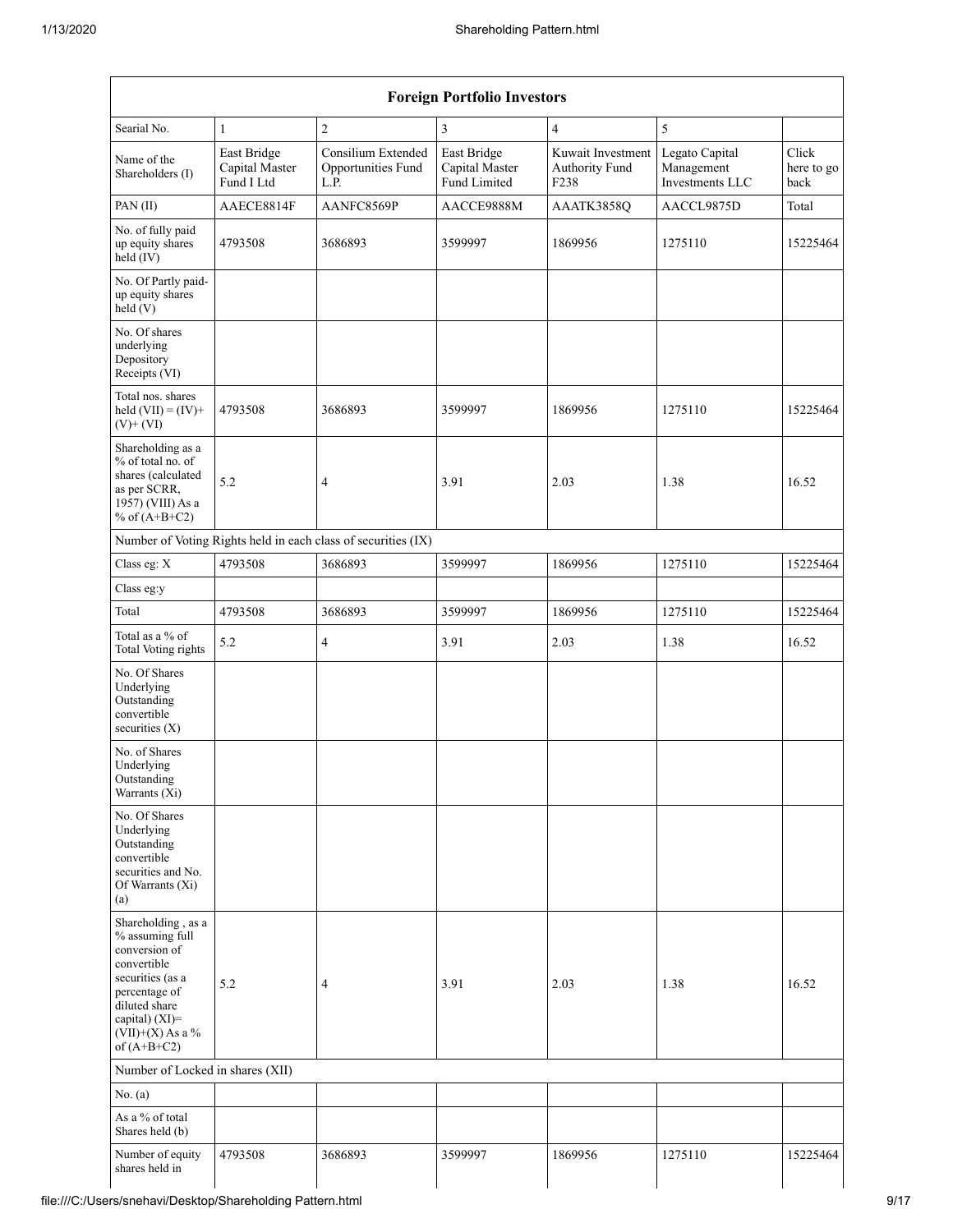| dematerialized<br>form $(XIV)$  |  |  |  |  |  |  |  |  |
|---------------------------------|--|--|--|--|--|--|--|--|
| Reason for not providing PAN    |  |  |  |  |  |  |  |  |
| Reason for not<br>providing PAN |  |  |  |  |  |  |  |  |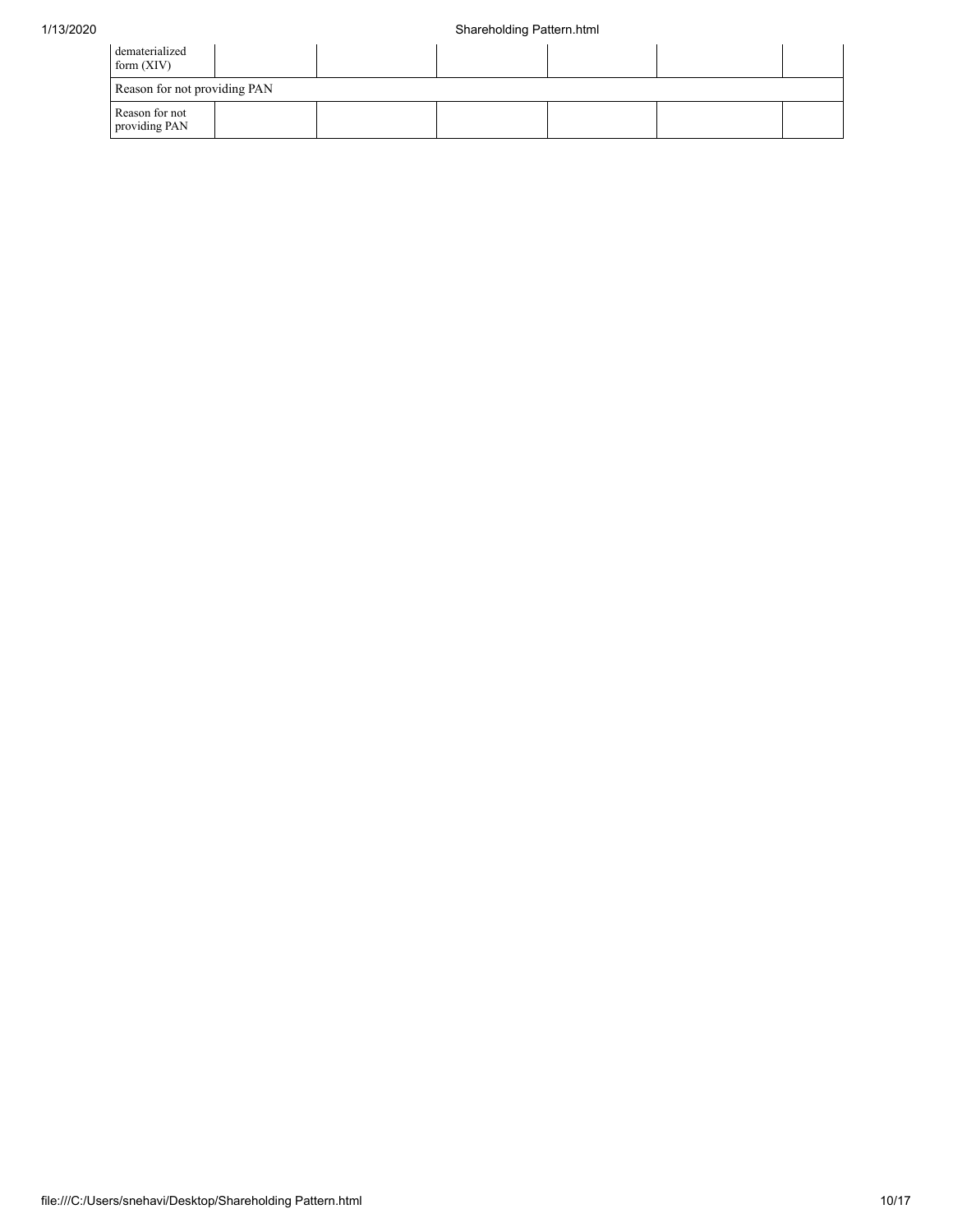| Any Other (specify)                                                                                                                                                                     |                            |                     |                                        |                                           |           |                                              |                |  |
|-----------------------------------------------------------------------------------------------------------------------------------------------------------------------------------------|----------------------------|---------------------|----------------------------------------|-------------------------------------------|-----------|----------------------------------------------|----------------|--|
| Searial No.                                                                                                                                                                             | $\mathbf{1}$               | $\overline{c}$      | 3                                      | 4                                         | 5         | 6                                            | $\overline{7}$ |  |
| Category                                                                                                                                                                                | <b>Bodies</b><br>Corporate | Clearing<br>Members | Director or<br>Director's<br>Relatives | Director or Director's<br>Relatives       | Employees | Employees                                    | HUF            |  |
| Category / More<br>than 1 percentage                                                                                                                                                    | Category                   | Category            | Category                               | More than 1 percentage<br>of shareholding | Category  | More than 1<br>percentage of<br>shareholding | Category       |  |
| Name of the<br>Shareholders (I)                                                                                                                                                         |                            |                     |                                        | Sanjay Nayak                              |           | Kumar N Sivarajan                            |                |  |
| PAN (II)                                                                                                                                                                                |                            |                     |                                        | AAAPN0409J                                |           | AIFPS1823E                                   |                |  |
| No. of the<br>Shareholders (I)                                                                                                                                                          | 180                        | 124                 | 3                                      | 1                                         | 381       | 1                                            | 609            |  |
| No. of fully paid<br>up equity shares<br>held (IV)                                                                                                                                      | 845587                     | 150928              | 3369324                                | 2528991                                   | 5843831   | 1577031                                      | 209361         |  |
| No. Of Partly paid-<br>up equity shares<br>held(V)                                                                                                                                      |                            |                     |                                        |                                           |           |                                              |                |  |
| No. Of shares<br>underlying<br>Depository<br>Receipts (VI)                                                                                                                              |                            |                     |                                        |                                           |           |                                              |                |  |
| Total nos. shares<br>held $(VII) = (IV) +$<br>$(V)$ + $(VI)$                                                                                                                            | 845587                     | 150928              | 3369324                                | 2528991                                   | 5843831   | 1577031                                      | 209361         |  |
| Shareholding as a<br>% of total no. of<br>shares (calculated<br>as per SCRR,<br>1957) (VIII) As a<br>% of $(A+B+C2)$                                                                    | 0.92                       | 0.16                | 3.66                                   | 2.74                                      | 6.34      | 1.71                                         | 0.23           |  |
| Number of Voting Rights held in each class of securities (IX)                                                                                                                           |                            |                     |                                        |                                           |           |                                              |                |  |
| Class eg: X                                                                                                                                                                             | 845587                     | 150928              | 3369324                                | 2528991                                   | 5843831   | 1577031                                      | 209361         |  |
| Class eg:y                                                                                                                                                                              |                            |                     |                                        |                                           |           |                                              |                |  |
| Total                                                                                                                                                                                   | 845587                     | 150928              | 3369324                                | 2528991                                   | 5843831   | 1577031                                      | 209361         |  |
| Total as a % of<br>Total Voting rights                                                                                                                                                  | 0.92                       | 0.16                | 3.66                                   | 2.74                                      | 6.34      | 1.71                                         | 0.23           |  |
| No. Of Shares<br>Underlying<br>Outstanding<br>convertible<br>securities $(X)$                                                                                                           |                            |                     |                                        |                                           |           |                                              |                |  |
| No. of Shares<br>Underlying<br>Outstanding<br>Warrants $(X_i)$                                                                                                                          |                            |                     |                                        |                                           |           |                                              |                |  |
| No. Of Shares<br>Underlying<br>Outstanding<br>convertible<br>securities and No.<br>Of Warrants (Xi)<br>(a)                                                                              |                            |                     |                                        |                                           |           |                                              |                |  |
| Shareholding, as a<br>% assuming full<br>conversion of<br>convertible<br>securities (as a<br>percentage of<br>diluted share<br>capital) $(XI)$ =<br>$(VII)+(X)$ As a %<br>of $(A+B+C2)$ | 0.92                       | 0.16                | 3.66                                   | 2.74                                      | 6.34      | 1.71                                         | 0.23           |  |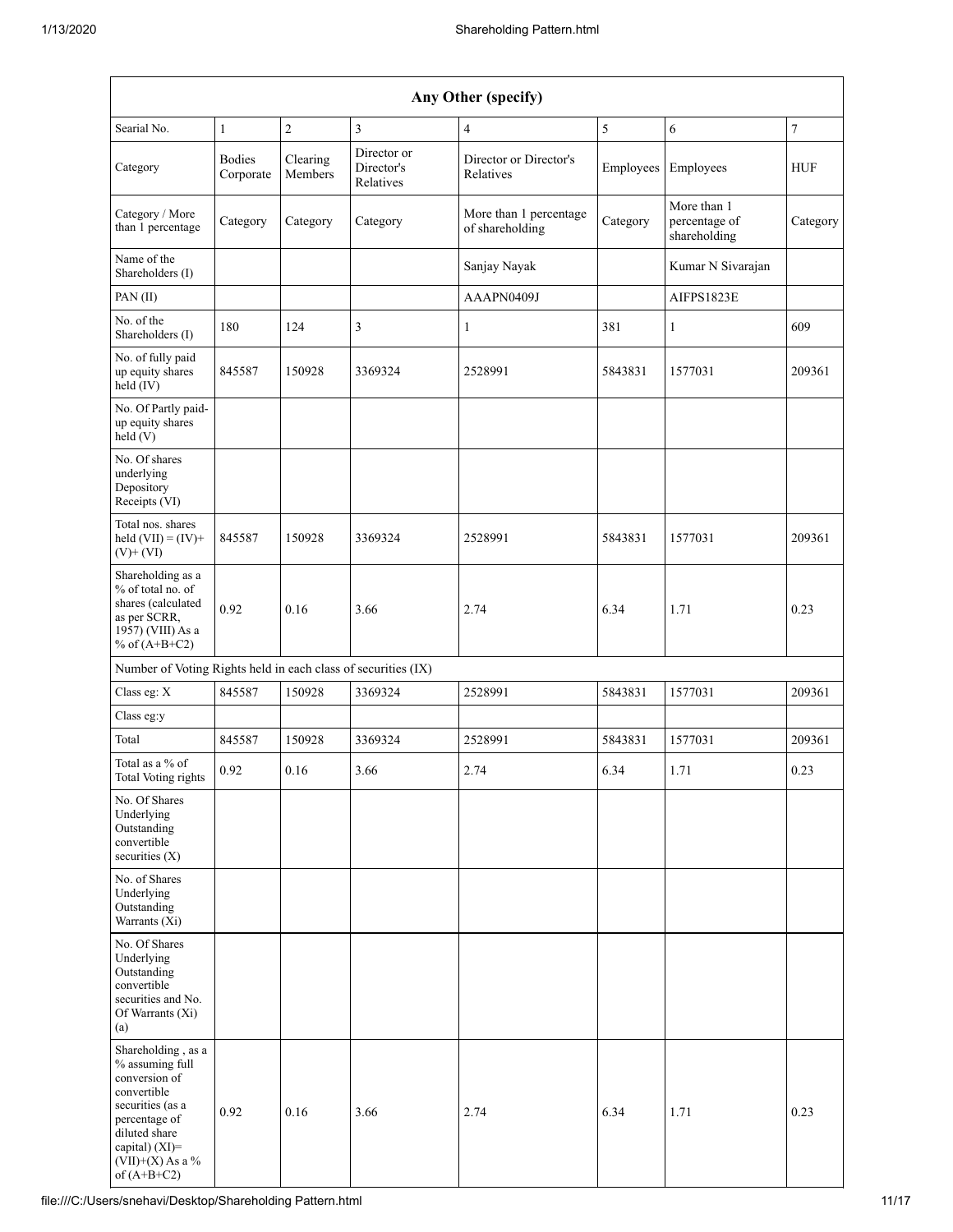| Number of Locked in shares (XII) |  |  |
|----------------------------------|--|--|
|----------------------------------|--|--|

| Number of Locked in shares (XII)                                     |        |        |         |         |         |         |        |
|----------------------------------------------------------------------|--------|--------|---------|---------|---------|---------|--------|
| No. (a)                                                              |        |        |         |         |         |         |        |
| As a % of total<br>Shares held (b)                                   |        |        |         |         |         |         |        |
| Number of equity<br>shares held in<br>dematerialized<br>form $(XIV)$ | 845587 | 150928 | 3369324 | 2528991 | 5843756 | 1577031 | 209361 |
| Reason for not providing PAN                                         |        |        |         |         |         |         |        |
| Reason for not<br>providing PAN                                      |        |        |         |         |         |         |        |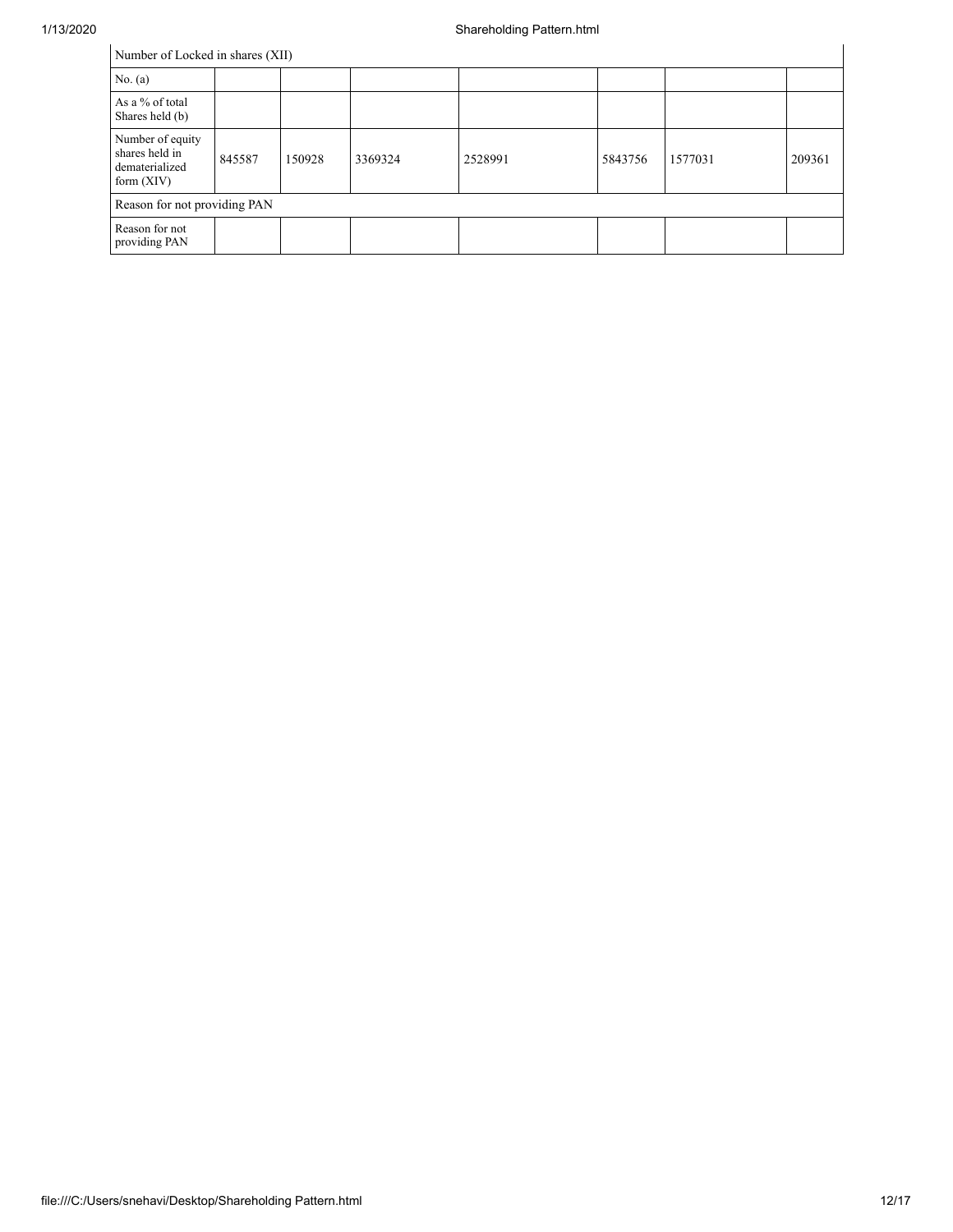| Any Other (specify)                                                                                                                           |                                     |                      |                                              |                                              |                                              |                                              |                |
|-----------------------------------------------------------------------------------------------------------------------------------------------|-------------------------------------|----------------------|----------------------------------------------|----------------------------------------------|----------------------------------------------|----------------------------------------------|----------------|
| Searial No.                                                                                                                                   | 8                                   | 9                    | $10\,$                                       | 11                                           | 12                                           | 13                                           | 14             |
| Category                                                                                                                                      | Non-<br>Resident<br>Indian<br>(NRI) | Others               | Others                                       | Others                                       | Others                                       | Others                                       | Trusts         |
| Category / More<br>than 1 percentage                                                                                                          | Category                            | Category             | More than 1<br>percentage of<br>shareholding | More than 1<br>percentage of<br>shareholding | More than 1<br>percentage of<br>shareholding | More than 1<br>percentage of<br>shareholding | Category       |
| Name of the<br>Shareholders (I)                                                                                                               |                                     | Foreign<br>Companies | Cascade Capital<br>Management<br>Mauritius   | Samena Spectrum<br>Co                        | Mayfield XII,<br>Mauritius                   | Sandstone Private<br>Investments             |                |
| PAN (II)                                                                                                                                      |                                     |                      | AAGCC7235A                                   | AAXCS0197E                                   | AAFCM0300F                                   | AAKCS4600D                                   |                |
| No. of the<br>Shareholders (I)                                                                                                                | 424                                 | 5                    | $\mathbf{1}$                                 | 1                                            | 1                                            | 1                                            | $\overline{c}$ |
| No. of fully paid<br>up equity shares<br>held (IV)                                                                                            | 537534                              | 36781076             | 16513184                                     | 9441649                                      | 7106628                                      | 3589800                                      | 96381          |
| No. Of Partly paid-<br>up equity shares<br>held(V)                                                                                            |                                     |                      |                                              |                                              |                                              |                                              |                |
| No. Of shares<br>underlying<br>Depository<br>Receipts (VI)                                                                                    |                                     |                      |                                              |                                              |                                              |                                              |                |
| Total nos. shares<br>held $(VII) = (IV) +$<br>$(V)$ + $(VI)$                                                                                  | 537534                              | 36781076             | 16513184                                     | 9441649                                      | 7106628                                      | 3589800                                      | 96381          |
| Shareholding as a<br>% of total no. of<br>shares (calculated<br>as per SCRR,<br>1957) (VIII) As a<br>% of $(A+B+C2)$                          | 0.58                                | 39.92                | 17.92                                        | 10.25                                        | 7.71                                         | 3.9                                          | 0.1            |
| Number of Voting Rights held in each class of securities (IX)                                                                                 |                                     |                      |                                              |                                              |                                              |                                              |                |
| Class eg: X                                                                                                                                   | 537534                              | 36781076             | 16513184                                     | 9441649                                      | 7106628                                      | 3589800                                      | 96381          |
| Class eg:y                                                                                                                                    |                                     |                      |                                              |                                              |                                              |                                              |                |
| Total                                                                                                                                         | 537534                              | 36781076             | 16513184                                     | 9441649                                      | 7106628                                      | 3589800                                      | 96381          |
| Total as a % of<br><b>Total Voting rights</b>                                                                                                 | 0.58                                | 39.92                | 17.92                                        | 10.25                                        | 7.71                                         | 3.9                                          | 0.1            |
| No. Of Shares<br>Underlying<br>Outstanding<br>convertible<br>securities (X)                                                                   |                                     |                      |                                              |                                              |                                              |                                              |                |
| No. of Shares<br>Underlying<br>Outstanding<br>Warrants (Xi)                                                                                   |                                     |                      |                                              |                                              |                                              |                                              |                |
| No. Of Shares<br>Underlying<br>Outstanding<br>convertible<br>securities and No.<br>Of Warrants (Xi)<br>(a)                                    |                                     |                      |                                              |                                              |                                              |                                              |                |
| Shareholding, as a<br>% assuming full<br>conversion of<br>convertible<br>securities (as a<br>percentage of<br>diluted share<br>capital) (XI)= | 0.58                                | 39.92                | 17.92                                        | 10.25                                        | 7.71                                         | 3.9                                          | 0.1            |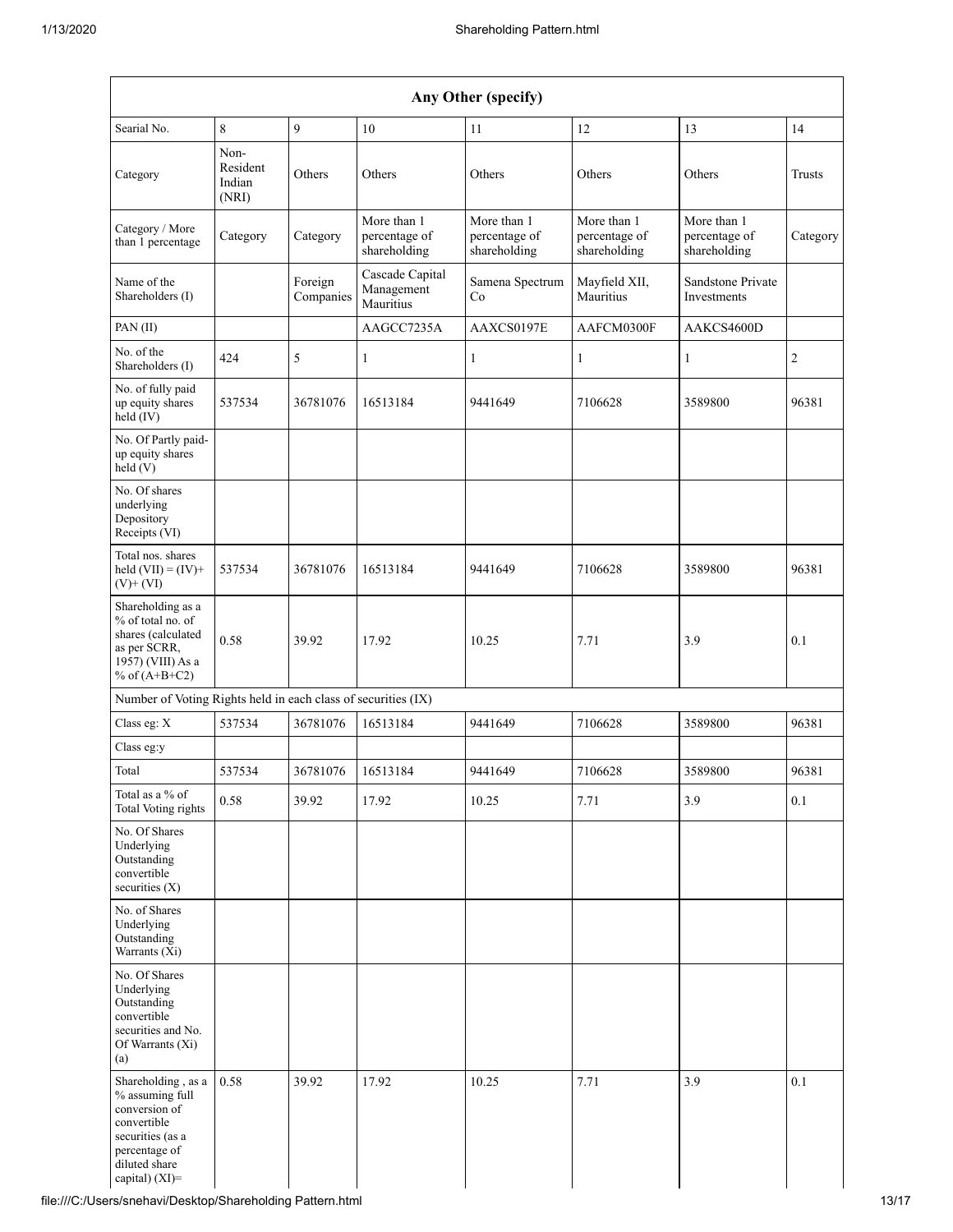| (VII)+(X) As a %<br>of $(A+B+C2)$                                    |        |          |          |         |         |         |   |
|----------------------------------------------------------------------|--------|----------|----------|---------|---------|---------|---|
| Number of Locked in shares (XII)                                     |        |          |          |         |         |         |   |
| No. $(a)$                                                            |        |          |          |         |         |         |   |
| As a % of total<br>Shares held (b)                                   |        |          |          |         |         |         |   |
| Number of equity<br>shares held in<br>dematerialized<br>form $(XIV)$ | 508734 | 36651261 | 16513184 | 9441649 | 7106628 | 3589800 | 2 |
| Reason for not providing PAN                                         |        |          |          |         |         |         |   |
| Reason for not<br>providing PAN                                      |        |          |          |         |         |         |   |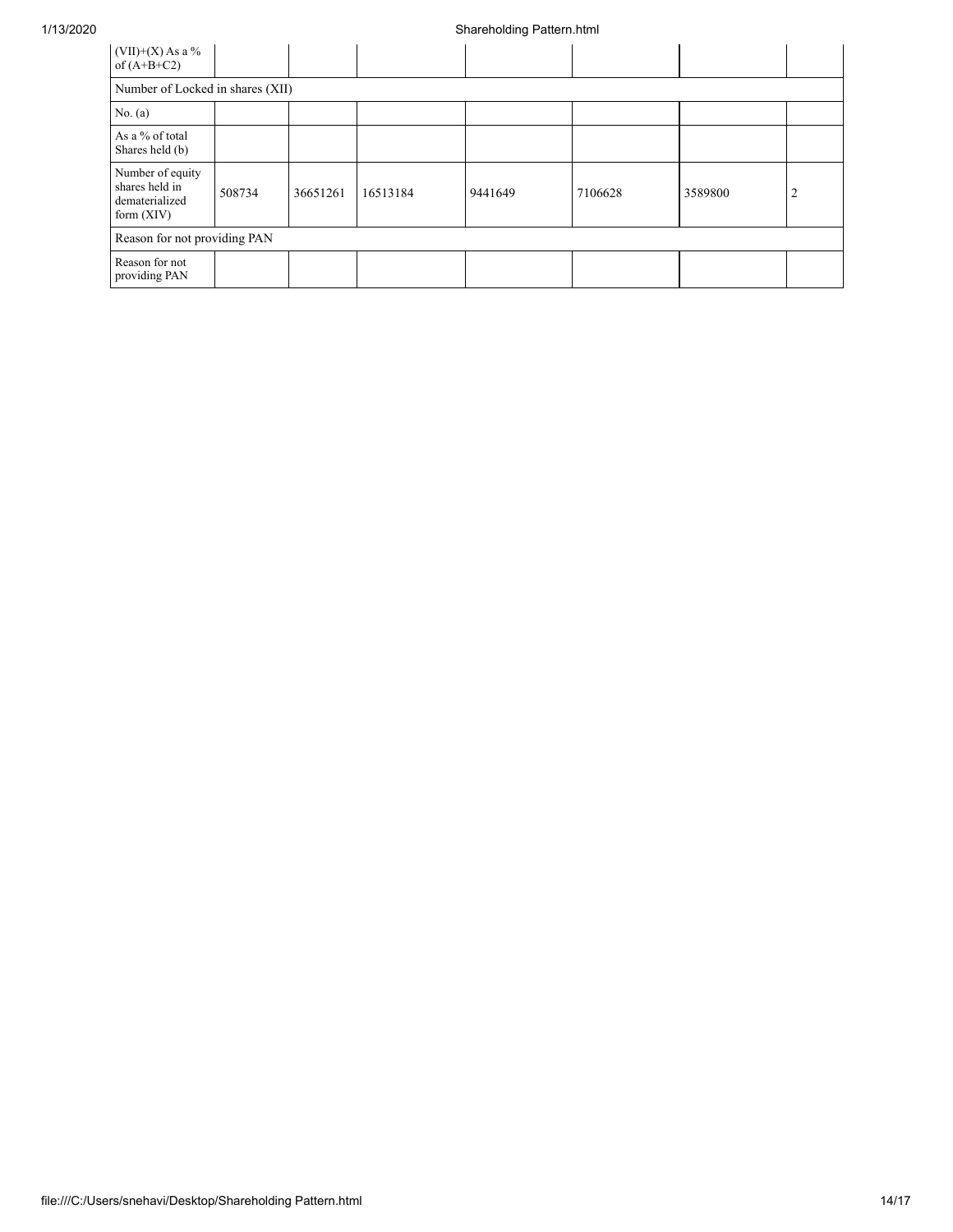| Any Other (specify)                                                                                                                                                                  |                                                               |  |  |  |  |  |  |
|--------------------------------------------------------------------------------------------------------------------------------------------------------------------------------------|---------------------------------------------------------------|--|--|--|--|--|--|
| Searial No.                                                                                                                                                                          |                                                               |  |  |  |  |  |  |
| Category                                                                                                                                                                             |                                                               |  |  |  |  |  |  |
| Category / More<br>than 1 percentage                                                                                                                                                 |                                                               |  |  |  |  |  |  |
| Name of the<br>Shareholders (I)                                                                                                                                                      | Click here to go back                                         |  |  |  |  |  |  |
| PAN(II)                                                                                                                                                                              | Total                                                         |  |  |  |  |  |  |
| No. of the<br>Shareholders (I)                                                                                                                                                       | 1728                                                          |  |  |  |  |  |  |
| No. of fully paid<br>up equity shares<br>$\text{held}(\text{IV})$                                                                                                                    | 47834022                                                      |  |  |  |  |  |  |
| No. Of Partly paid-<br>up equity shares<br>held(V)                                                                                                                                   |                                                               |  |  |  |  |  |  |
| No. Of shares<br>underlying<br>Depository<br>Receipts (VI)                                                                                                                           |                                                               |  |  |  |  |  |  |
| Total nos. shares<br>held $(VII) = (IV) +$<br>$(V)$ + $(VI)$                                                                                                                         | 47834022                                                      |  |  |  |  |  |  |
| Shareholding as a<br>% of total no. of<br>shares (calculated<br>as per SCRR,<br>1957) (VIII) As a<br>% of $(A+B+C2)$                                                                 | 51.91                                                         |  |  |  |  |  |  |
|                                                                                                                                                                                      | Number of Voting Rights held in each class of securities (IX) |  |  |  |  |  |  |
| Class eg: X                                                                                                                                                                          | 47834022                                                      |  |  |  |  |  |  |
| Class eg:y                                                                                                                                                                           |                                                               |  |  |  |  |  |  |
| Total                                                                                                                                                                                | 47834022                                                      |  |  |  |  |  |  |
| Total as a % of<br><b>Total Voting rights</b>                                                                                                                                        | 51.91                                                         |  |  |  |  |  |  |
| No. Of Shares<br>Underlying<br>Outstanding<br>convertible<br>securities (X)                                                                                                          |                                                               |  |  |  |  |  |  |
| No. of Shares<br>Underlying<br>Outstanding<br>Warrants $(X_i)$                                                                                                                       |                                                               |  |  |  |  |  |  |
| No. Of Shares<br>Underlying<br>Outstanding<br>convertible<br>securities and No.<br>Of Warrants (Xi)<br>(a)                                                                           |                                                               |  |  |  |  |  |  |
| Shareholding, as a<br>% assuming full<br>conversion of<br>convertible<br>securities (as a<br>percentage of<br>diluted share<br>capital) (XI)=<br>$(VII)+(X)$ As a %<br>of $(A+B+C2)$ | 51.91                                                         |  |  |  |  |  |  |
| Number of Locked in shares (XII)                                                                                                                                                     |                                                               |  |  |  |  |  |  |
| No. $(a)$                                                                                                                                                                            |                                                               |  |  |  |  |  |  |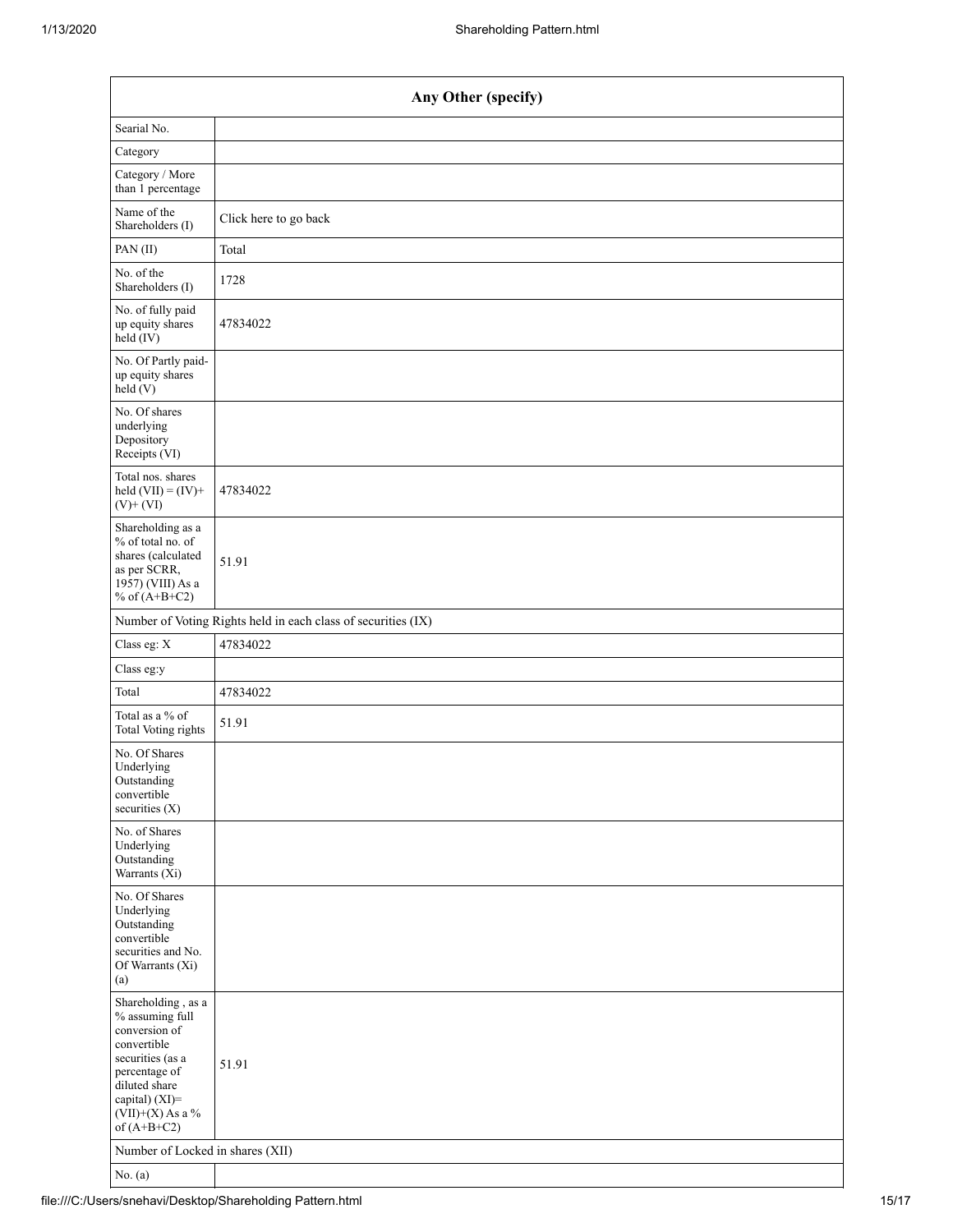| As a % of total<br>Shares held (b)                                   |          |
|----------------------------------------------------------------------|----------|
| Number of equity<br>shares held in<br>dematerialized<br>form $(XIV)$ | 47578953 |
| Reason for not providing PAN                                         |          |
| Reason for not<br>providing PAN                                      |          |